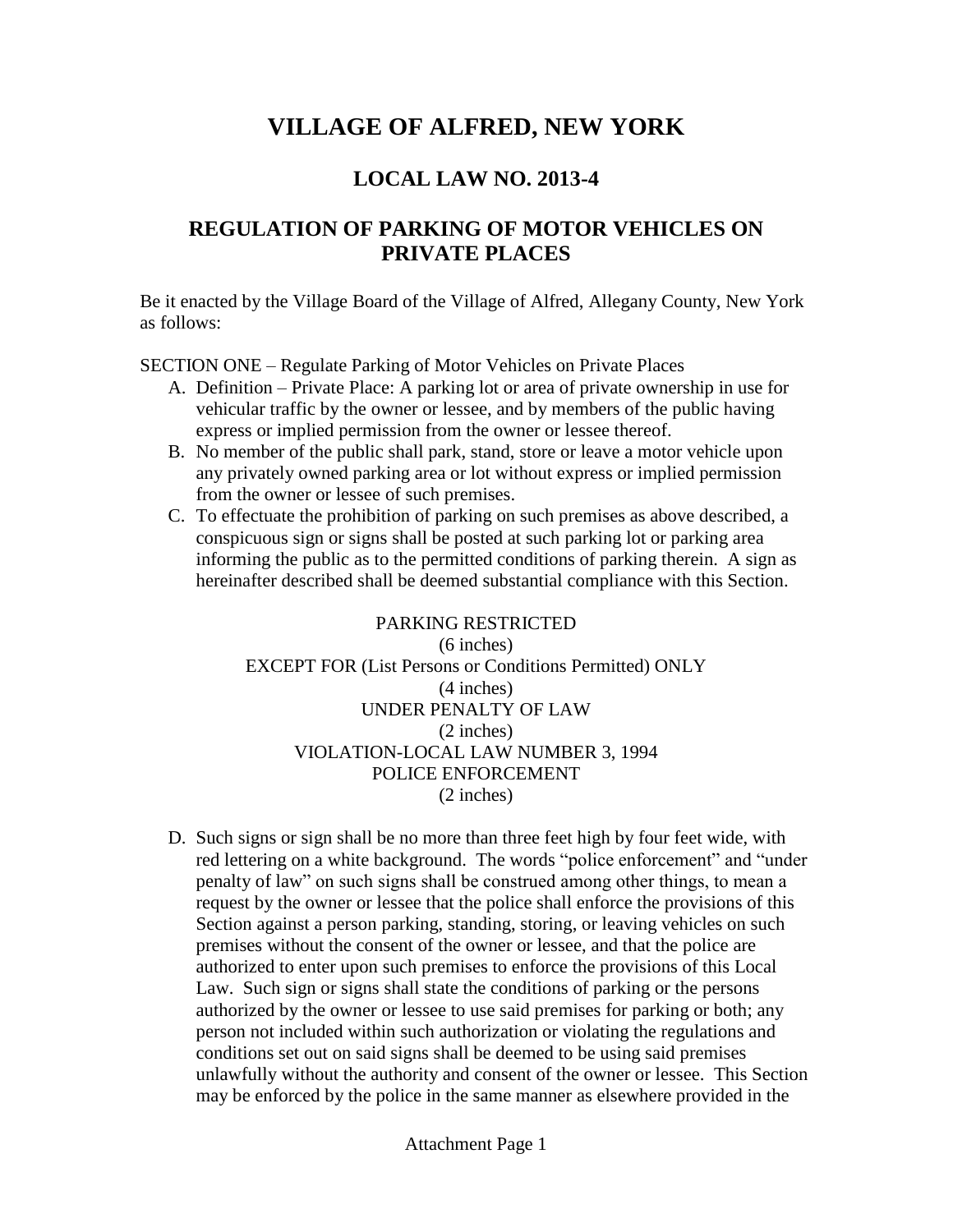Village Ordinances or Local Laws for the enforcement of traffic or parking ordinances, including the use of tags, summonses, and towing, and any other procedure authorized by law.

E. In zones R2, R3, B1 and B2, it shall be unlawful to park a motor vehicle on the front or side areas of any private property unless such vehicle is parked in a driveway, garage or other parking area which satisfies the requirement of the Alfred Village Zoning Law.

### $SECTION TWO - Fire$  Lanes

- A. The following areas, roads and driveways shall be designated as fire lanes:
	- 1) The driveway located between 55 and 57 South Main Street, allowing access to rear apartment buildings.
	- 2) The driveway located between 113 and 117 North Main Street, allowing access to Matti Court apartment buildings.
	- 3) The driveway located at 10 South Main Street, allowing access to the Alfred Montessori School.
	- 4) The driveway located at 200 North Main Street, allowing access to the Ceramic Corridor building and the Village of Alfred Wastewater Treatment Plant.
	- 5) The driveway between 31 North Main Street and 39 North Main Street.
	- 6) The driveway located at 57 North Main Street, allowing access to rear of the Alfred Post Office and 55 North Main Street.
	- 7) The driveway located between 38 South Main Street and 40 South Main Street, Alfred Post Office and 55 North Main Street.<br>The driveway located between 38 South Main S<br>allowing access to  $40\frac{1}{2}$  South Main Street.
	- 8) The driveway located on North Main Street between Carnegie Hall and Greene Hall, allowing access the Alfred University Physical Plant, Seidlin Hall, Binns- Merrill Hall, Harder Hall, and Step Lab.
	- 9) Pine Hill Suites access road on the Alfred University campus.
	- 10) Academic Alley from Saxon Drive to State Street on the Alfred University campus.
	- 11) The alley located directly behind 3 North Main Street thru 27 North Main Street, which runs parallel to North Main Street between West University Street and Church Street.
		- a) This designated fire lane will be twelve (12) feet in width.
		- b) The easterly boundary of this designated lane will begin four (4) feet to the west from the north/west corner of 27 North Main Street and run in a straight line to the south. This will allow for a four foot fire escape egress from the buildings.
- B. Proof of ownership of a vehicle shall be presumptive evidence in an action for enforcement of this Section that the owner parked or caused his vehicle to be parked on such premises.
- C. If such premises adjoin or abut a building or structure whose entrance or exits open upon such parking area, no vehicle shall be left parked, standing, or placed in such